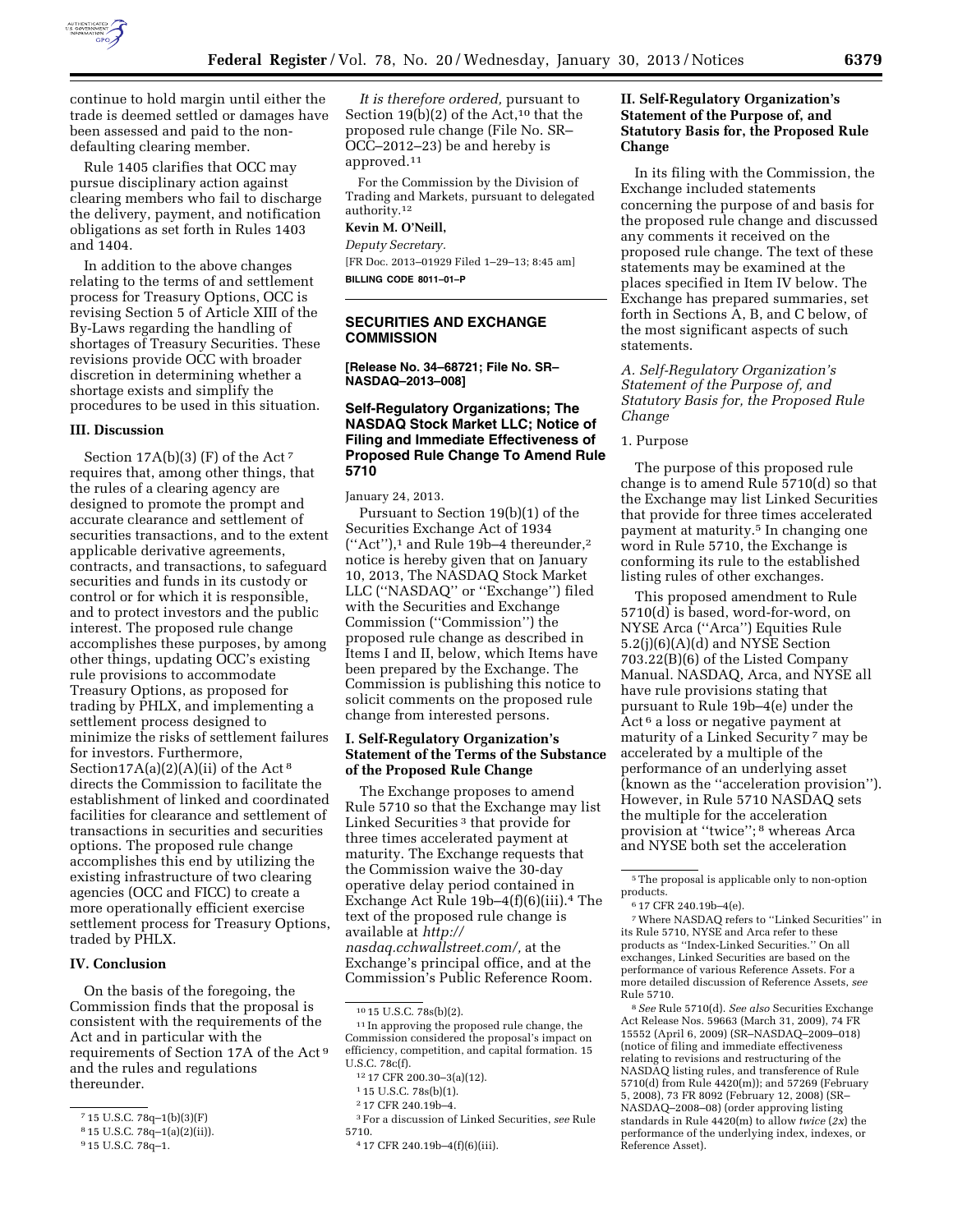provision multiple at ''three times''.9 Other than changing one word—from ''twice'' to ''three times''—in the Exchange's acceleration provision in Rule 5710(d), no other change is proposed or made by this filing.10

The current requirements for listing Linked Securities, which include Multifactor Index-Linked Securities, Equity Index-Linked Securities, Commodity-Linked Securities, Fixed Income Index-Linked Securities and Futures-Linked Securities, are set forth in Rule 5710. This rule states that NASDAQ will consider Linked Securities for listing and trading pursuant to Rule 19b–4(e) under the Act, provided the following requirements are met: 11

(a) Both the issue and the issuer of such security meet the criteria for other securities set forth in Rule 5730(a), except that if the security is traded in \$1,000 denominations or is redeemable at the option of holders thereof on at least a weekly basis, then no minimum number of holders and no minimum public distribution of trading units shall be required;

(b) The issue has a term of not less than one (1) year and not greater than thirty (30) years;

(c) The issue must be the nonconvertible debt of the Company;

(d) The payment at maturity may or may not provide for a multiple of the direct or inverse performance of an underlying index, indexes or Reference Asset; however, in no event will a loss (negative payment) at maturity be accelerated by a multiple that exceeds twice the performance of an underlying index, indexes or Reference Asset;

(e) The Company will be expected to have a minimum tangible net worth in excess of \$250,000,000 and to exceed by

10 In recently approving rule changes to allow listings on NASDAQ that are allowed on Arca by rule, the Commission noted that it ''has previously approved substantively identical listing standards for the listing and trading of the Subject Securities on NYSE Arca.'' *See* Securities Exchange Act Release No. 66648 (March 23, 2012), 77 FR 19428 (March 30, 2012) (SR–NASDAQ–2012–013).

11However, Rule 5710 provides that if Linked Securities do not otherwise meet the Rule 19b-4(e) standards set forth in the rule, NASDAQ may submit a rule filing pursuant to Section 19 of the Act to permit the listing and trading of Linked Securities.

at least 20% the earnings requirements set forth in Rule 5405(b) $(1)(\overline{A})$ ; <sup>12</sup>

(f) The Company is in compliance with Rule 10A–3 under the Act;

(g) Certain Maintenance and Dissemination standards must be satisfied.13

Of the seven specific and extensive requirements in Rule 5710 for listing Linked Securities pursuant to Rule 19b– 4(e), the Exchange proposes to change only the multiple by which a Linked Security payment can be accelerated from twice to three times. Each of the other listing requirements remains unchanged.

The principal reason for the proposed amendment is demand for accelerated Linked Securities. There is continuing customer demand for having the ability to list and trade these Linked Securities products on the Exchange, particularly as the strategies and components of these products continue to evolve and offer access to a broader range of asset classes.

Prior to the commencement of trading of three times accelerated Linked Securities, NASDAQ will inform its members in an Information Circular of the special characteristics and risks associated with trading such leveraged securities. In particular, the Information

13Subsection (g) states, regarding Maintenance and Dissemination: ''(i) If the index is maintained by a broker-dealer, the broker-dealer shall erect a ''firewall'' around the personnel who have access to information concerning changes and adjustments to the index and the index shall be calculated by a third party who is not a broker-dealer. (ii) Unless the Commission order applicable under paragraph (k) hereof provides otherwise, the current value of the index or the Reference Asset (as applicable) will be widely disseminated at least every 15 seconds during Nasdaq's regular market session, except as provided in the next clause (iii). (iii) The values of the following indexes need not be calculated and widely disseminated at least every 15 seconds if, after the close of trading, the indicative value of the Equity Index-Linked Security based on one or more of such indexes is calculated and disseminated to provide an updated value: CBOE S&P 500 BuyWrite Index(sm), CBOE DJIA Buy Write Index(sm), CBOE Nasdaq-100 BuyWrite Index(sm). (iv) If the value of a Linked Security is based on more than one index, then the dissemination requirement of this paragraph (g) applies to the composite value of such indexes. (v) In the case of a Commodity-Linked Security that is periodically redeemable, the indicative value of the subject Commodity-Linked Security must be calculated and widely disseminated by one or more major market data vendors on at least a 15-second basis during Nasdaq's regular market session.''

Circular will discuss that leveraged Linked Securities seek returns on a periodic basis (*e.g.* daily or monthly), and do not seek to achieve their stated investment objective over a period of time greater than one period because compounding prevents these securities from perfectly achieving such results. Accordingly, results for leveraged Linked Securities over periods of time greater than one period (*e.g.* daily or monthly) typically will not reflect exactly the leveraged multiple of the period return of the applicable Reference Asset benchmark, and may differ from the multiple.14 NASDAQ will also inform its members of NASDAQ Rule 2310, Recommendations to Customers (Suitability), and the requirement that, if members recommend transactions in these leveraged securities, they must have a reasonable basis to believe that (1) the recommendation is suitable for a customer given reasonable inquiry concerning the customer's investment objectives, financial situation, needs, and any other information known by such Member, and (2) the customer can evaluate the special characteristics, and is able to bear the financial risks, of an investment in the securities. In addition, FINRA has implemented increased sales practice and customer margin requirements for FINRA members applicable to inverse, leveraged, and inverse leveraged securities and options on such securities, as described in FINRA Regulatory Notices 09–31 (June 2009), 09–53 (August 2009) and 09–65 (November 2009) (''FINRA Regulatory Notices''). Members that carry customer accounts will be required to follow the FINRA guidance set forth in the FINRA Regulatory Notices. The Information Circular will reference the FINRA Regulatory Notices.

The Exchange believes that its surveillance procedures are adequate to address any concerns about the trading of the securities on NASDAQ. Trading of the securities on NASDAQ will be subject to FINRA's surveillance procedures for derivative products.15 NASDAQ may obtain information via the Intermarket Surveillance Group

15FINRA surveils trading on NASDAQ pursuant to a regulatory services agreement. NASDAQ is responsible for FINRA's performance under this regulatory services agreement.

<sup>9</sup>*See* Arca Equities Rule 5.2(j)(6) and NYSE Section 703.22(B)(6) of the Listed Company Manual. *See also* Securities Exchange Act Release Nos. 59332 (January 30, 2009), 74 FR 6338 (February 6, 2009) (SR–NYSEArca–2008–136) (order approving listing standards in NYSE Arca Equities Rule 5.2(j)(6) to allow *three times* (*3x*) the performance of the underlying Reference Asset); and 61230 (December 23, 2009), 74 FR 69163 (December 30, 2009) (SR–NYSE–2009–124) (order approving *three times* (*3x*) the performance in NYSE Section 703.22 of the Listed Company Manual, similarly to Arca Equities Rule 5.2(j)(6)).

<sup>12</sup>Subsection (e) states also, in relevant part, regarding minimum tangible net worth: ''In the alternative, the Company will be expected: (i) To have a minimum tangible net worth of \$150,000,000 and to exceed by at least 20% the earnings requirement set forth in Rule 5405(b)(1)(A), and (ii) not to have issued securities where the original issue price of all the Company's other index-linked note offerings (combined with index-linked note offerings of the Company's affiliates) listed on a national securities exchange exceeds 25% of the Company's net worth. Rule 5710(e).'' [sic]

<sup>14</sup>The Exchange notes that leveraged exchange trade products are not new to the market; these products trade on NASDAQ, NASDAQ Options Market, and various other equity, options, and futures exchanges. Moreover, as noted 3x leveraged exchange products have been trading on Arca for years. As such, while the concept of leverage is not novel to the markets, the Information Circular will be distributed to provide additional information to market participants.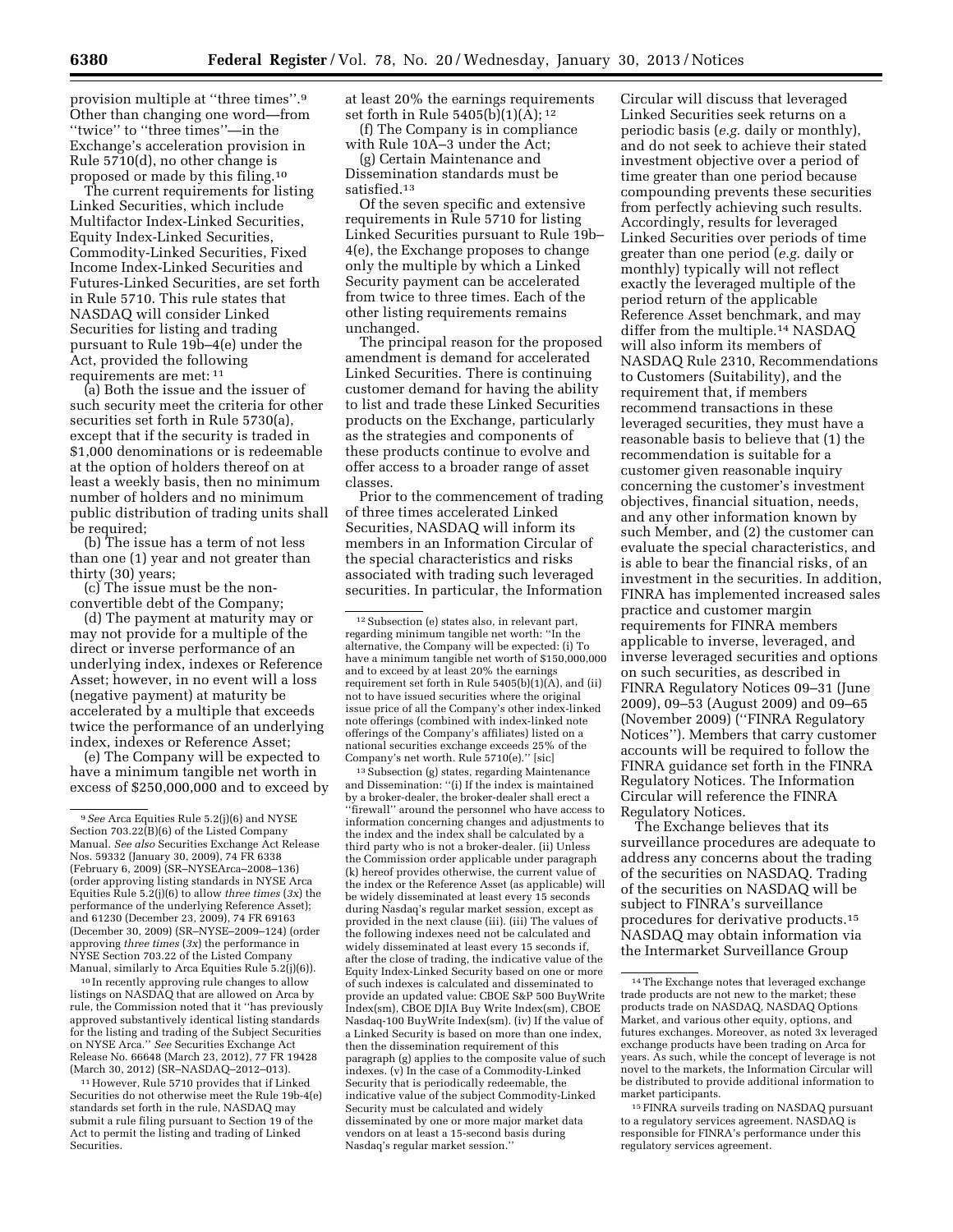(''ISG'') from other exchanges who are members or affiliates of the ISG.16

The Exchange believes that by conforming Rule 5710 to the rules of other exchanges (*e.g.* Arca and NYSE) and allowing listing opportunities on the Exchange that are already allowed by rule on other exchanges, the proposal would offer another venue for listing and trading the Linked Securities products and thereby promote competition. For the noted reasons, the Exchange proposes to change the acceleration provision in its Rule 5710 to exactly match, as described above, what is available on other exchanges.17

#### 2. Statutory Basis

The Exchange believes that its proposal is consistent with Section 6(b) of the Act 18 in general, and furthers the objectives of Section 6(b)(5) of the Act 19 in particular, in that it is designed to promote just and equitable principles of trade, to remove impediments to and perfect the mechanism of a free and open market and a national market system, and, in general to protect investors and the public interest. For the reasons noted in the filing, the Exchange proposes to change the acceleration provision in its Rule 5710 from a two times to a three times multiple of the performance of the underlying asset. This exactly matches what is available on other exchanges. The Exchange believes that by conforming Rule 5710 to the rules of other exchanges (*e.g.* Arca and NYSE) and allowing listing opportunities on the Exchange that are already allowed by rule on other exchanges, the proposal would offer another venue for listing and trading the Linked Securities products and thereby promote broader competition among exchanges.

#### *B. Self-Regulatory Organization's Statement on Burden on Competition*

The Exchange does not believe that the proposed rule change will impose any burden on competition not necessary or appropriate in furtherance of the purposes of the Act. To the contrary, where the current variance in the rules of the exchanges limits competition, the proposal will allow listing additional Linked Securities on the Exchange, thereby promoting increased competition across markets and liquidity on the Exchange.

*C. Self-Regulatory Organization's Statement on Comments on the Proposed Rule Change Received From Members, Participants, or Others* 

Written comments were neither solicited nor received.

### **III. Date of Effectiveness of the Proposed Rule Change and Timing for Commission Action**

The foregoing proposed rule change may take effect upon filing with the Commission pursuant to Section  $19(b)(3)(A)<sup>20</sup>$  of the Act and Rule 19b- $4(f)(6)(iii)$  thereunder <sup>21</sup> because the foregoing proposed rule change does not: (i) Significantly affect the protection of investors or the public interest; (ii) impose any significant burden on competition; and (iii) become operative for 30 days from the date on which it was filed, or such shorter time as the Commission may designate.

The Exchange has requested the Commission to waive the 30-day operative delay period to allow the proposed rule change to become operative upon filing.22 The Commission believes it is consistent with the public interest to waive the 30 day operative delay. The proposed rule change is substantially similar in all material respects to Section 703.22(B)(6) of the NYSE Listed Company Manual and Arca Equities Rule 5.2(j)(6)(A)(d), and each policy issue raised by the proposed rule change (i) has been considered by the Commission in approving the other exchanges' rules and (ii) is resolved in a manner generally consistent with the approved rules. As such, the Commission believes that the proposal presents no novel regulatory issues. Waiver of the operative delay will allow the Exchange to list certain securities that can already be listed and traded on other exchanges without undue delay. Therefore, the Commission grants such waiver and designates the proposal operative upon filing.23

At any time within 60 days of the filing of such proposed rule change, the Commission summarily may temporarily suspend such rule change if it appears to the Commission that such

action is necessary or appropriate in the public interest, for the protection of investors, or otherwise in furtherance of the purposes of the Act.

## **IV. Solicitation of Comments**

Interested persons are invited to submit written data, views, and arguments concerning the foregoing, including whether the proposed rule change is consistent with the Act. Comments may be submitted by any of the following methods:

#### *Electronic Comments*

• Use the Commission's Internet comment form (*[http://www.sec.gov/](http://www.sec.gov/rules/sro.shtml)  [rules/sro.shtml](http://www.sec.gov/rules/sro.shtml)* ); or

• Send an email to *[rule](mailto:torule-comments@sec.gov)[comments@sec.gov.](mailto:torule-comments@sec.gov)* Please include File No. SR–NASDAQ–2013–008 on the subject line.

#### *Paper Comments*

• Send paper comments in triplicate to Elizabeth M. Murphy, Secretary, Securities and Exchange Commission, 100 F Street NE., Washington, DC 20549–1090.

All submissions should refer to File No. SR–NASDAQ–2013–008. This file number should be included on the subject line if email is used. To help the Commission process and review your comments more efficiently, please use only one method. The Commission will post all comments on the Commission's Web site (*[http://www.sec.gov/rules/](http://www.sec.gov/rules/sro.shtml) [sro.shtml](http://www.sec.gov/rules/sro.shtml)* ). Copies of the submission, all subsequent amendments, all written statements with respect to the proposed rule change that are filed with the Commission, and all written communications relating to the proposed rule change between the Commission and any person, other than those that may be withheld from the public in accordance with the provisions of 5 U.S.C. 552, will be available for Web site viewing and printing in the Commission's Public Reference Room, 100 F Street NE., Washington, DC 20549, on official business days between the hours of 10:00 a.m. and 3:00 p.m. Copies of such filing also will be available for inspection and copying at the principal office of NASDAQ. All comments received will be posted without change; the Commission does not edit personal identifying information from submissions. You should submit only information that you wish to make available publicly. All submissions should refer to File No. SR–NASDAQ– 2013–008 and should be submitted on or before February 20, 2013.

<sup>16</sup>For a list of the current members and affiliate members of ISG, see *[www.isgportal.com.](http://www.isgportal.com)* 

<sup>&</sup>lt;sup>17</sup> No other changes are made or intended by this filing and existing listing and trading rules continue to be applicable to leveraged Linked Securities.

<sup>18</sup> 15 U.S.C. 78f(b).

<sup>19</sup> 15 U.S.C. 78f(b)(5).

 $20$  15 U.S.C. 78s(b)(3)(A).

<sup>21</sup> 17 CFR 240.19b–4(f)(6)(iii).

<sup>22</sup>As required under Rule 19b–4(f)(6)(iii), the Exchange provided the Commission with written notice of its intent to file the proposed rule change along with a brief description and the text of the proposed rule change, at least five business days prior to the date of filing of the proposed rule change, or such shorter time as designated by the Commission.

<sup>23</sup>For purposes only of waiving the 30-day operative delay, the Commission has considered the proposed rule's impact on efficiency, competition, and capital formation. *See* 15 U.S.C. 78c(f).